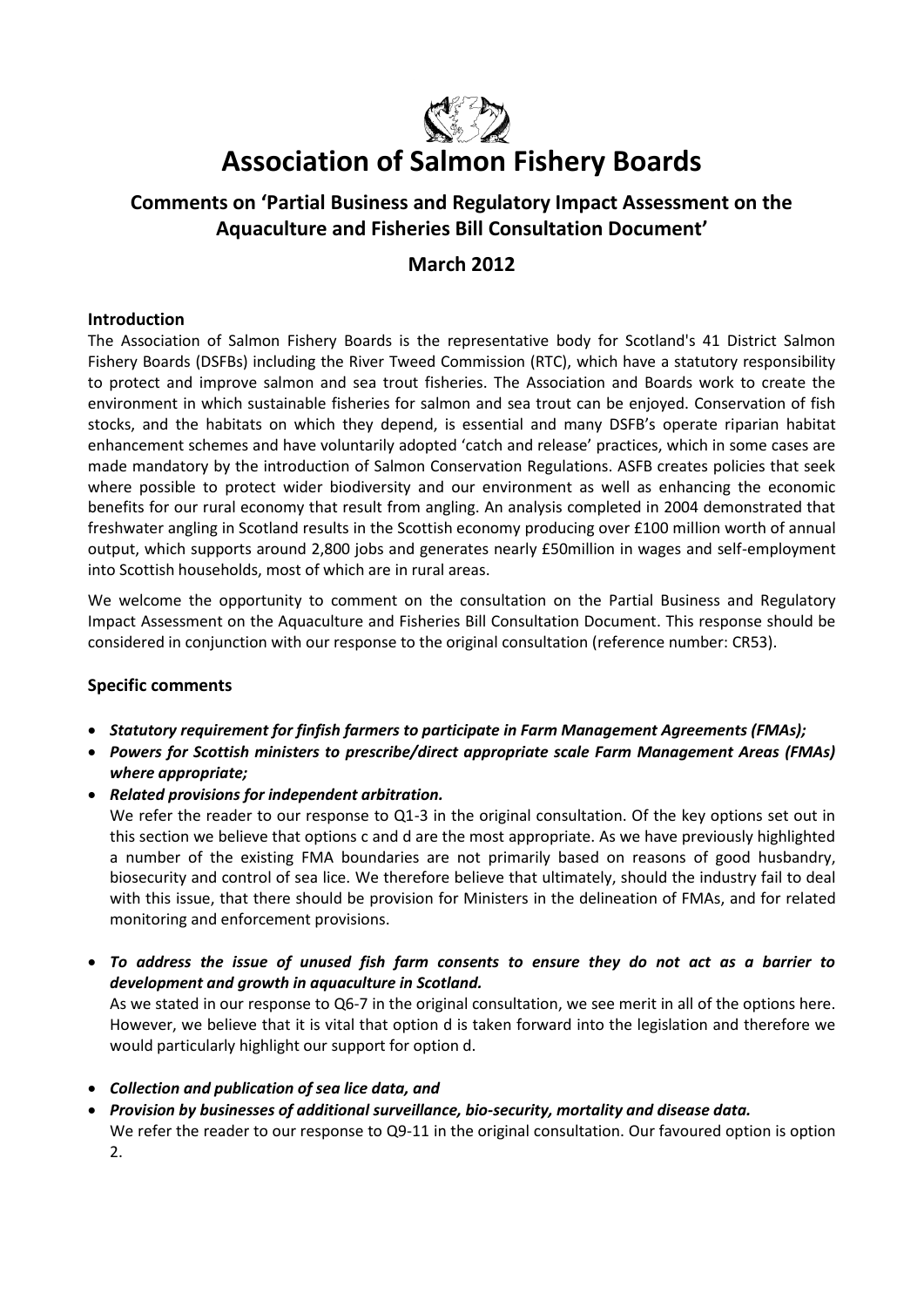*Temporary or permanent reductions in biomass consents, to help manage sea lice in particular problematic areas/circumstances.*

We refer the reader to our response to Q12 in the original consultation. Our favoured option is option 2. We would note however, that the '*potentially significant costs to fish farm operators…with possible knock-on effects on jobs and suppliers*' would only be an issue where operators have been demonstrated to have failed (presumably over a prolonged period) to control sea lice.

- *Enabling powers for Ministers to place additional controls on wellboats.* We refer the reader to our response to Q13 in the original consultation. Our favoured option is option 2.
- *Additional controls on facilities processing farmed fish (salmonids).* We refer the reader to our response to Q14 in the original consultation. Our favoured option is option 2.
- *Give Scottish Ministers powers to determine a threshold (lower than that set out in the industry code) for the incidence of sea lie on farmed fish, above which remedial action is required.* We refer the reader to our response to Q20 in the original consultation. Our favoured option is option 2.
- *Introduction of a Technical Standard for finfish farm equipment for businesses operating in Scotland.* We refer the reader to our response to Q21 in the original consultation. Our favoured option is option 3.
- *Additional powers for Scottish Ministers to take or require samples of fish from fish farms, for genetic or other analysis, for tracing purposes.* We refer the reader to our response to Q22 in the original consultation. Our favoured option is option 2.
- *Modernising the operation of District Salmon Fishery Boards*

We refer the reader to our response to Q23 in the original consultation. Subject to our slight concerns about how such a duty would work in practice, our preferred option is option 1.

*Enhancing the management of wild salmon fisheries*

We refer the reader to our response to Q26 & 27 in the original consultation. Our favoured option is option 2. We would highlight that the tagging system will only be successful if individually numbered tags are used and recorded in a log book. We understand that there is some concern that this will be unduly arduous. However, the numbers of fish caught (and tagged and recorded) in the North East England net fishery demonstrates that such an approach is entirely feasible in Scotland.

 *To strengthen existing management and conservation measures under the Salmon & Freshwater Fisheries (Consolidation) (Scotland) Act*

We refer the reader to our response to Q28-30 in the original consultation. It is difficult to answer this question along the lines that the consultation is set out. Due to the fact that DSFBs do not cover the whole of Scotland, the circumstances under which we believe such powers could and should be used are not uniform across Scotland. Our favoured option is option 3 (subject to the qualifications in our original response).

 *To introduce powers to amend the licensing regime for the introduction of fish to freshwater* We refer the reader to our response to Q35 in the original consultation. Our favoured option is option 3.

#### **For further information please contact:**

Alan Wells | Policy & Planning Director Tel: 0131 272 2797 | Email[: alan@asfb.org.uk](mailto:alan@asfb.org.uk)